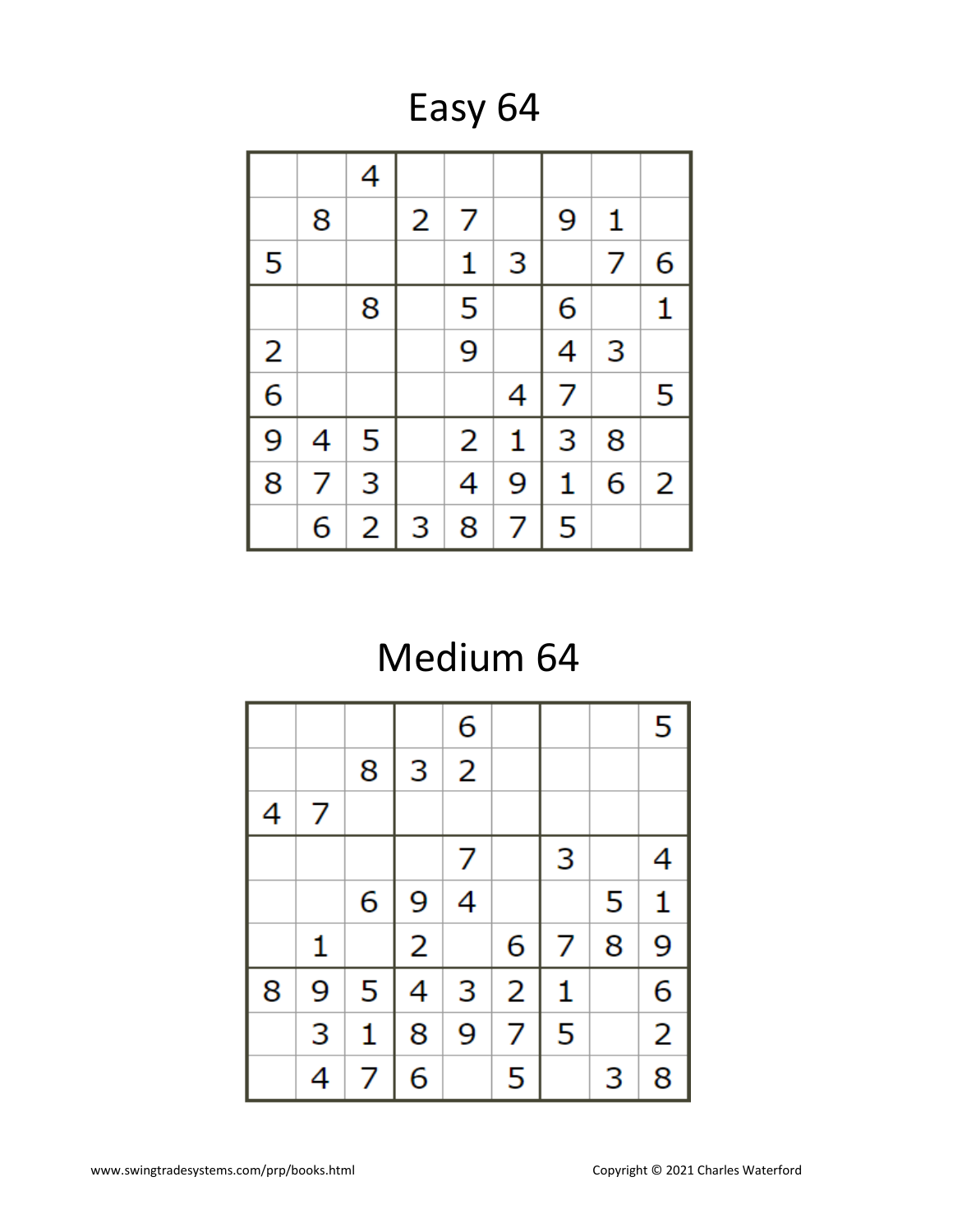### Hard 64

|                         |   |   |   | 2 |   | 8 |   |   |
|-------------------------|---|---|---|---|---|---|---|---|
|                         |   |   |   |   | 1 |   | 6 |   |
| 5                       |   |   |   |   |   | 4 |   |   |
| $\overline{3}$          |   |   |   | 6 |   |   | 2 |   |
| $\overline{\mathbf{1}}$ |   | 7 | 2 |   | 9 | 6 |   |   |
|                         | 9 |   | 4 | 1 | 5 | 3 | 8 | 7 |
| 4                       | 2 | 8 | 9 | 5 | 3 | 7 |   |   |
| 9                       | 7 | 1 | 6 | 8 | 4 | 5 |   |   |
| 6                       | 5 |   | 1 |   | 2 | 9 | 4 | 8 |

# Expert 64

|   | 3 |   |   |                |   |   |               |   |
|---|---|---|---|----------------|---|---|---------------|---|
| 5 |   |   |   |                |   | 7 |               |   |
|   |   | 4 |   | 8              |   |   |               |   |
|   | 7 |   |   | $\overline{9}$ |   |   |               |   |
| 1 |   |   |   |                |   |   |               |   |
|   |   |   |   | 3              |   |   | 8             | 4 |
|   |   | 3 |   |                |   |   | $\frac{2}{9}$ |   |
|   |   |   | 7 |                | 5 |   |               |   |
|   |   |   |   |                |   |   |               |   |